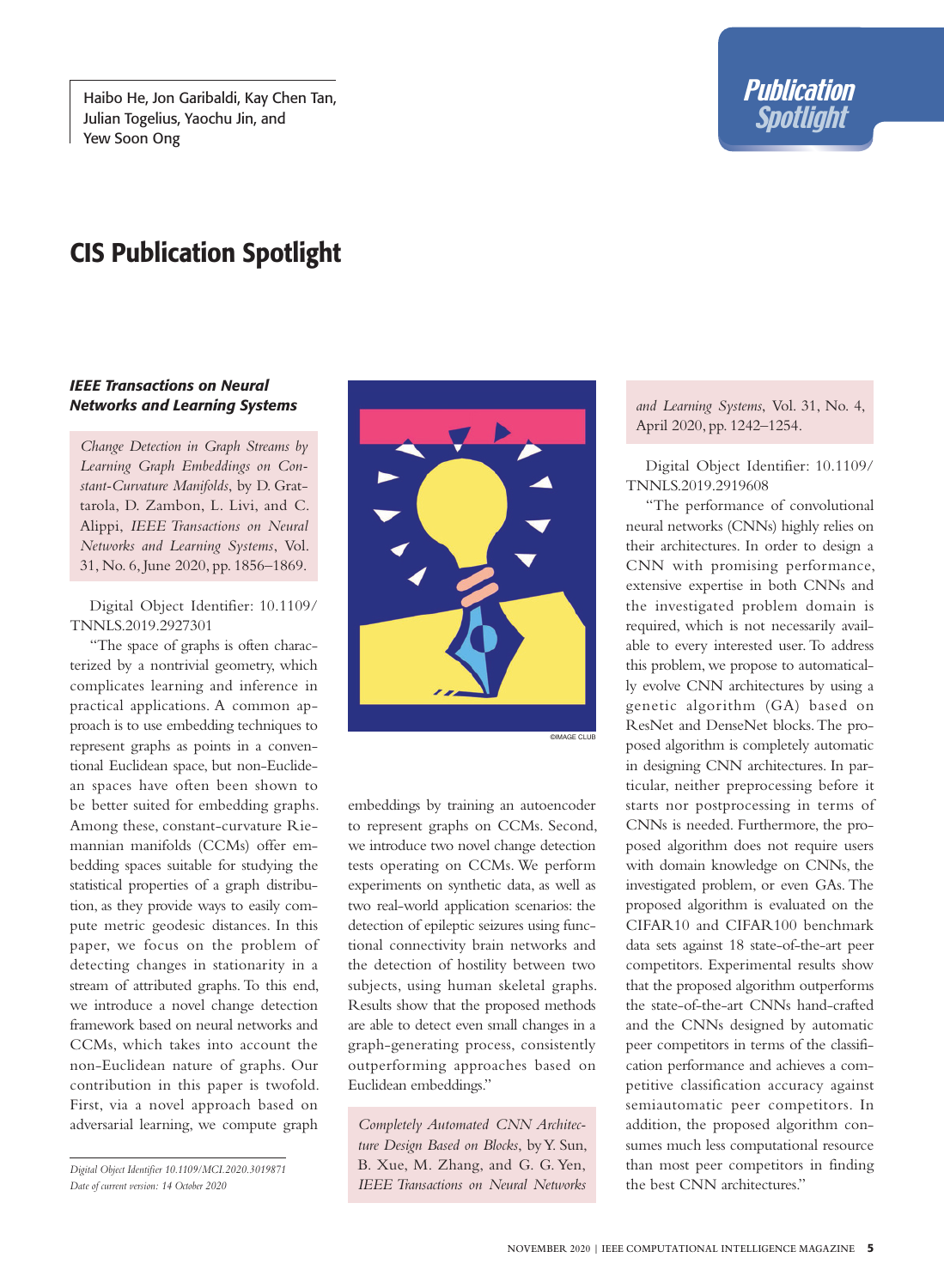### *IEEE Transactions on Fuzzy Systems*

*Fast and Scalable Approaches to Accelerate the Fuzzy k-Nearest Neighbors Classifier for Big Data*, by J. Maillo, S. García, J. Luengo, F. Herrera, and I. Triguero, *IEEE Transactions on Fuzzy Systems*, Vol. 28, No. 5, May 2020, pp. 874–886.

Digital Object Identifier: 10.1109/ TFUZZ.2019.2936356

"One of the best-known and most effective methods in supervised classification is the k-nearest neighbors algorithm (kNN). Several approaches have been proposed to improve its accuracy, where fuzzy approaches prove to be among the most successful, highlighting the classical fuzzy k-nearest neighbors (FkNN). However, these traditional algorithms fail to tackle the large amounts of data that are available today. There are multiple alternatives to enable kNN classification in big datasets, spotlighting the approximate version of kNN called hybrid spill tree. Nevertheless, the existing proposals of FkNN for big data problems are not fully scalable, because a high computational load is required to obtain the same behavior as the original FkNN algorithm. This article proposes global approximate hybrid spill tree FkNN and local hybrid spill tree FkNN, two approximate approaches that speed up runtime without losing quality in the classification process. The experimentation compares various FkNN approaches for big data with datasets of up to 11 million instances. The results show an improvement in runtime and accuracy over literature algorithms."

*Multitasking Genetic Algorithm (MTGA) for Fuzzy System Optimization*, by D. Wu and X. Tan, *IEEE Transactions on Fuzzy Systems*, Vol. 28, No. 6, June 2020, pp. 1050–1061.

Digital Object Identifier: 10.1109/ TFUZZ.2020.2968863

"Multitask learning uses auxiliary data or knowledge from relevant tasks to

facilitate the learning in a new task. Multitask optimization applies multitask learning an optimization to study how effectively and efficiently tackle the multiple optimization problems, simultaneously. Evolutionary multitasking, or multi-factorial optimization, is an emerging subfield of multitask optimization, which integrates evolutionary computation and multi-task learning. This article proposes a novel and easyto-implement multitasking genetic algorithm (MTGA), which copes well with significantly different optimization tasks by estimating and using the bias among them. Comparative studies with eight state-of-the-art single-task and multitask approaches in the literature on nine benchmarks demonstrated that, on average, the MTGA outperformed all of them and had lower computational cost than six of them. Based on the MTGA, a *simultaneous optimization strategy* for fuzzy system design is also proposed. Experiments on simultaneous optimization of type-1 and interval type-2 fuzzy logic controllers for couple-tank water level control demonstrated that the MTGA can find better fuzzy logic controllers than other approaches."

## *IEEE Transactions on Evolutionary Computation*

*Feature Extraction and Selection for Parsimonious Classifiers With Multiobjective Genetic Programming*, by K. Nag and N. R. Pal, *IEEE Transactions on Evolutionary Computation*, Vol. 24, No. 3, June 2020, pp. 454–466.

Digital Object Identifier: 10.1109/ TEVC.2019.2927526

"The objectives of this paper are to investigate the capability of genetic programming to select and extract linearly separable features when the evolutionary process is guided to achieve the same and to propose an integrated system for that. It decomposes a c-class problem into c binary classification problems and evolve c sets of binary classifiers employing a steady-state multi-objective genetic programming with three minimizing objectives. Each binary classifier is composed of a binary tree and a linear support vector machine (SVM). The features extracted by the feature nodes and some of the function nodes of the tree are used to train the SVM. The decision made by the SVM is considered as the decision of the corresponding classifier. During crossover and mutation, the SVM-weights are used to determine the usefulness of the corresponding nodes. It also uses a fitness function based on Golub's index to select useful features. To discard less frequently used features, it employs unfitness functions for the feature nodes. The method is compared with 34 classification systems using 18 datasets. The performance of the proposed method is found to be better than 432 out of 570, i.e., 75.79% of comparing cases."

#### *IEEE Transactions on Games*

*Winning Is Not Everything: Enhancing Game Development With Intelligent Agents*, by Y. Zhao, I. Borovikov, F. de Mesentier Silva, A. Beirami, J. Rupert, C. Somers, J. Harder, J. Kolen, J. Pinto, R. Pourabolghasem, J. Pestrak, H. Chaput, M. Sardari, L. Lin, S. Narravula, N. Aghdaie, and K. Zaman, *IEEE Transactions on Games*, Vol. 12, No. 2, June 2020, pp. 199–212

Digital Object Identifier: 10.1109/ TG.2020.2990865

"Recently, there have been several high-profile achievements of agents learning to play games against humans and beat them. In this article, we study the problem of training intelligent agents in service of game development. Unlike the agents built to "beat the game," our agents aim to produce human-like behavior to help with game evaluation and balancing. We discuss two fundamental metrics based on which we measure the human-likeness of agents, namely skill and style, which are multifaceted concepts with practical implications outlined in this article. We report four case studies in which the style and skill requirements inform the choice of algorithms and metrics used to train